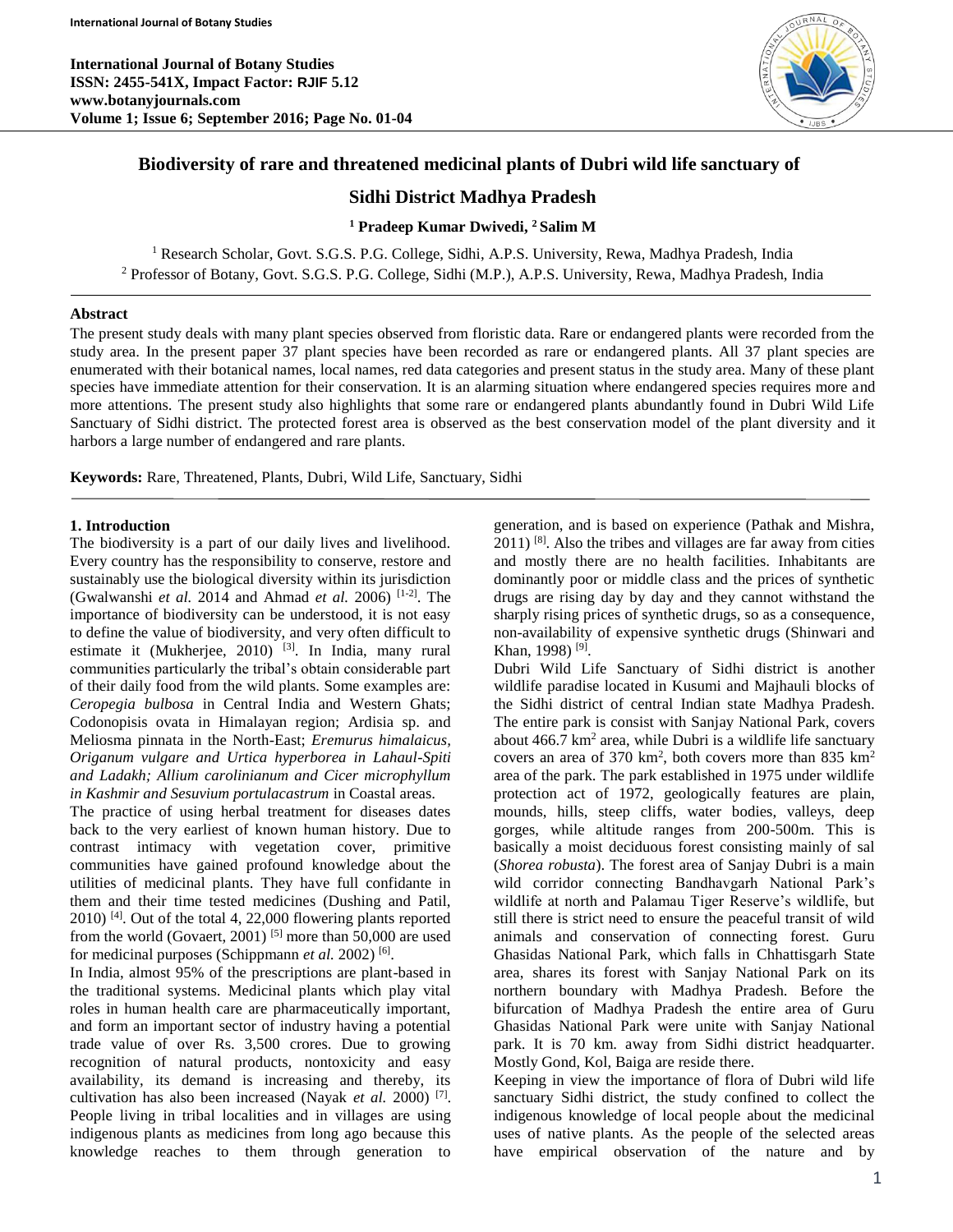communicating the other people of their culture; they get indigenous knowledge of local plants. So in this way the ethno-medicinal knowledge of plants is linked to the local culture and history. As inhabitants of the area are mainly using traditional means to cure diseases and this asset of indigenous knowledge is transferring from generation to generation only through verbal means of communication  $(Sharma, 1990)$ <sup>[10]</sup>. So this research was an effort to document and to preserve this folk asset.

The main aims of present research work were: to explore the medicinal plants & know to their status among local people of selected Dubri sanctuary of Sidhi district; to enlist the indigenous medicinal plants used by local people for common day ailments; to create awareness among the local community about the protection of native medicinal flora; and to collect native medicinal plants of the area for proper identification and future references.

### **2. Materials and methods**

Present study was confined to the identification of ethno medicinal plants used by traditional healers of selected Dubri Wild Life Sanctuary of Sidhi district. The study was conducted during February, 2015 to January, 2016 in remote area of sanctuary.

Frequent field trips were arranged in order to collect information about the status of medicinal plants.

During field trips, the questionnaire (Medicinal Plants Datasheet) was used to interview the local inhabitants, older people including men and women both, who were familiar with medicinal plants and their status. In total of 50 informants including 37 men and 13 women were

interviewed during survey. Interviews were conducted with local peoples in different remote areas of sanctuary. Repeated queries were made to get the data confirmed.

Frequent field trips of the area were arranged to collect the live specimens. Throughout the field trips, a general collection of plants were made. The fully dried specimens were mounted on herbarium sheets. Plants were identified with the help of available literature (Mudgal *et al.* 1997, Verma *et al.*, 1993, Jain and Rao, 1976 and Saxena *et al.* 1992)  $[11, 12, 13, 14]$  and comparing with the already identified plant specimens of the herbarium at Department of Botany, Govt. S.G.S. P.G. College, Sidhi (M.P.). After correct identification, the plants were deposited in herbarium at Department of Botany, Govt. S.G.S. P.G. College, Sidhi for future references. Ethno-medicinal inventory was developed consisting of botanical name followed by their local name, family, habit category in Red data book and present status during study.

## **3. Results and discussion**

Taxonomical surveys were conducted in different tracks in the forest areas of Dubri Wild Life Sanctuary of Sidhi district 422 angiosperm taxa were documented for floristic analysis. During the course of present investigations 422 plant species of which 350 were dicots and 72 monocots were collected and identified. The total number of enumeration of plants with species, genera and families are summarized in Table 1 & Graph 1. The phyto-diversity ratio of species level between monocots to dicots is 1: 4.9 of genera 1: 3.0 and of families 1:5.1. The results are tabulated as below.

**Table 1:** Diversity of Dicot and Monocot

| S. No. |                | <b>Dicots</b> |            |               | <b>Monocots</b> | <b>Total</b> | Ratio |
|--------|----------------|---------------|------------|---------------|-----------------|--------------|-------|
|        |                | <b>Number</b> | Percentage | <b>Number</b> | Percentage      |              |       |
| ī.     | <b>Species</b> | 350           | 83.2       | 72            | 16.7            | 422          | 1:4.9 |
| 2.     | Genera         | 214           | 79.1       | 57            | 20.8            | 271          | 1:3.0 |
| 3.     | Families       | 83            | 83.6       | 16            | 16.3            | 99           | 1:5.1 |



**Fig 1:** Distribution of Dicot and monocot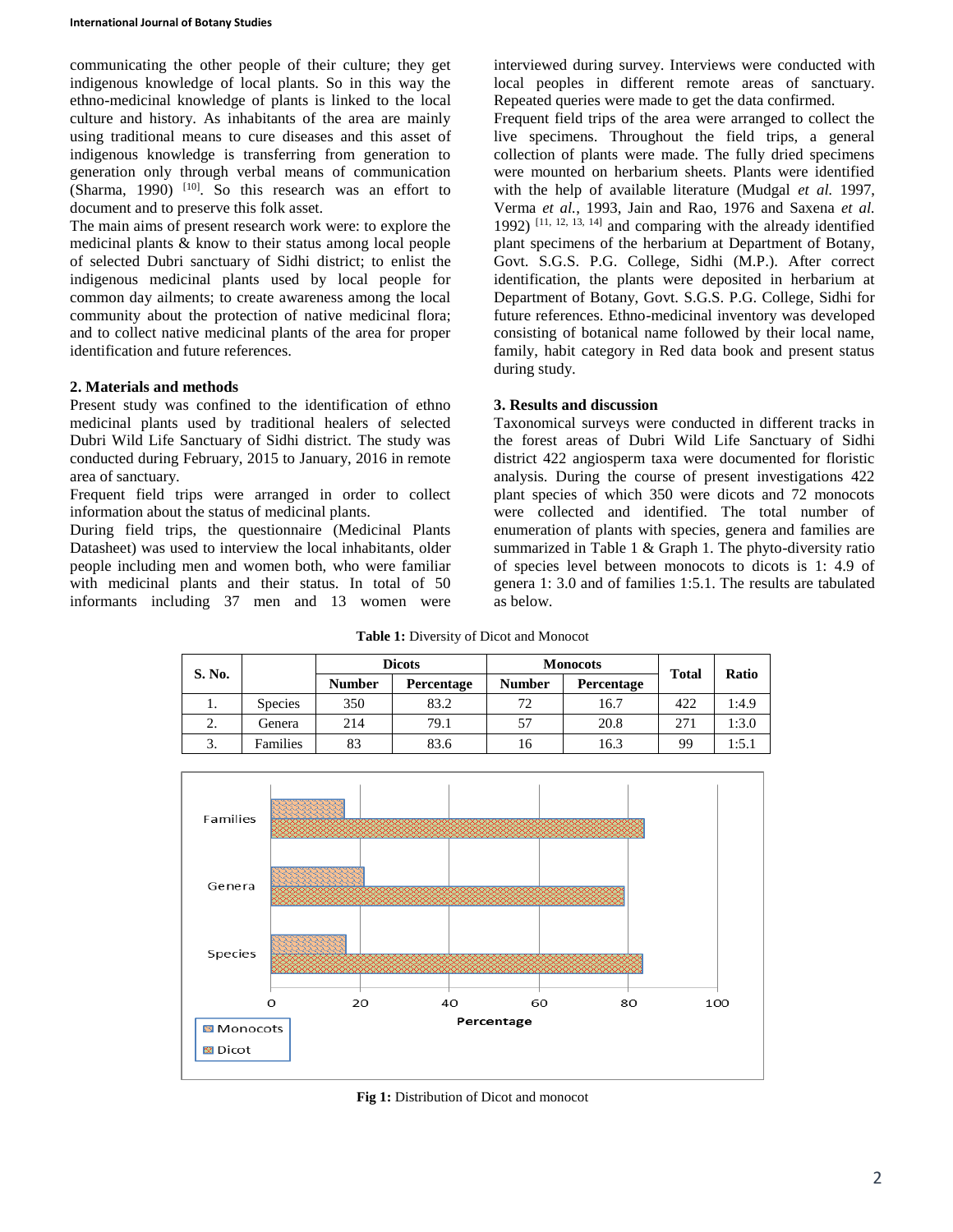| S. No.           | <b>Botanical name</b>             | Family         | Local name     | Habit   | Red data book category | <b>Present status in study</b> |
|------------------|-----------------------------------|----------------|----------------|---------|------------------------|--------------------------------|
| 1.               | Abutilon bidentatum Hoesh.        | Malvaceae      | Kanghi         | Herb    | Invulnerable           | VU                             |
| 2.               | Acacia catechu* (L.f) Willd.      | Mimosaceae     | Khair          | Tree    | Invulnerable           | LC                             |
| $\overline{3}$ . | Adina cordifolia (Willd) ex Roxb. | Rubiaceae      | Haldu          | Tree    | Vulnerable             | NT                             |
| $\overline{4}$ . | Ailanthes execlsa Roxb.           | Simaroubaceae  | Aruu           | Tree    | Vulnerable             | VU                             |
| 5.               | Alangium salvifolium L.f.Wang.    | Alangiaceae    | Ankol          | Tree    | Rare                   | EW                             |
| 6.               | Alysicarpus vaginalis (L.)D.C.    | Fabaceae       |                | Herb    | Invulnerable           | EN                             |
| 7.               | Ampelocissus latifolia Roxb.**    | Vitaceae       | Pannibel       | Climber | Invulnerable           | CR                             |
| 8.               | Argyreia nervosa Dalz.            | Convolulaceae  | Naar           | Climber | Invulnerable           | EW                             |
| 9.               | Bauhinia vahalli Wt Arn.**        | Ceasalpinaceae | Kachnar bel    | Climber | Rare                   | CR                             |
| 10.              | Boswellia serrata Roxb.*          | Burseraceae    | Salai          | Tree    | Rare                   | LC                             |
| 11.              | Celastrus paniculata Willd. **    | Clastraceae    | Malkagini      | Climber | Rare                   | CR                             |
| 12.              | Chlorophytum laxaum R. Br.        | Liliaceae      | Safed mausali  | Herb    | Rare                   | EN                             |
| 13.              | Cissus rependa Vahl.              | Vitaceae       | Hadjod         | Herb    | Rare                   | EX                             |
| 14.              | Cordia dichotoma Forst.           | Ehreteaceae    | Lasora         | Tree    | Vulnerable             | EN                             |
| 15.              | Crateva nervosa DC.               | Capparaceae    |                | Tree    | Rare                   | EN                             |
| 16.              | Curcuma pesudomontana Grah.       | Zingiberaceae  | Musali         | Herb    | Invulnerable           | VU                             |
| 17.              | Cythocline purpurea Roxb.         | Asteraceae     | Bhandaria      | Herb    | Vulnerable             | VU                             |
| 18.              | Dalbergia latifolia Roxb.         | Fabaceae       | Safed shisham  | Tree    | Invulnerable           | EN                             |
| 19.              | Didymocarpus pygmea Clarke.       | Gesneriaceae   | Pathar phodi   | Herb    | Vulnerable             | <b>NT</b>                      |
| 20.              | Dioscorea bulbifera L.**          | Dioscoreaceae  | Jatashan-kari  | Climber | Endangered             | CR                             |
| 21.              | Eranthemum roseum Vahl R.Br.**    | Acanthaceae    | -------        | Shrub   | Rare                   | EW                             |
| 22.              | Feronia limonia L.                | Rutaceae       | Kaitha         | Tree    | Invulnerable           | EN                             |
| 23.              | Gloriosa superba Linn. **         | Liliaceae      | Kalihari       | Climber | Endangered             | EW                             |
| 24.              | Ipomoea cairica (L.)Sweet.        | Convolulaceae  | -----          | Climber | Vulnerable             | EN                             |
| 25.              | Justicia neesii Raman.            | Acanthaceae    | -----          | Herb    | Vulnerable             | <b>VN</b>                      |
| 26.              | Mallotus philippensis Lam.        | Euphorbiaceae  | Sinduri        | Tree    | Rare                   | EN                             |
| 27.              | Manilkara hexandra Roxb. Dub **   | Sapotaceae     | Khirani        | Tree    | Invulnerable           | CR                             |
| 28.              | Melhania futtetyporensis Munro    | Sterculeaceae  |                | Shrub   | Rare                   | $\mathop{\rm EN}\nolimits$     |
| 29.              | Mimosa hamata Willd.              | Mimosaceae     | Bander ki roti | Shrub   | Invulnerable           | <b>NT</b>                      |
| 30.              | Morinda tomentosa Heyne.          | Rubiaceae      | Aal            | Tree    | Vulnerable             | <b>NT</b>                      |
| 31.              | Nyctanthes arbortristis L.**      | Nyctagenaceae  | Harsingar      | Tree    | Vulnerable             | CR                             |
| 32.              | Pterocarpus marsupium Roxb. **    | Fabaceae       | Bija sal       | Tree    | Rare                   | CR                             |
| 33.              | Salvadora persica L.              | Salvadoraceae  | Pilu           | Tree    | Invulnerable           | EN                             |
| 34.              | Sarcostemma viminale L.**         | Asclepiadaceae | Sambher bel    | Climber | Endangered             | CR                             |
| 35.              | Terminalia alata* Heyne. Ex Roth. | Combretaceae   | Safeda         | Tree    | Invulnerable           | LC                             |
| 36.              | Terminalia bellirica Gaertn.      | Combretaceae   | Baheda         | Tree    | Invulnerable           | EN                             |
| 37.              | Wrightia tinctoria* R.Br.         | Apocynaceae    | Dhudhi         | Tree    | Invulnerable           | LC                             |

**Table 2:** List of Rare and Threatened Plants of the Study Area.

\*Abundantly found in the study area, \*\* Extremely high risk of extinction in the wild condition EW - Extinct in wild, CR - Critically endangered – Extremely high risk of extinction in the wild, EN - Endangered – High risk of extinction in the wild, VU - Vulnerable – High risk of endangered in the wild, NT - Near threatened – Likely to become endangered in near future, LC - Least concern –Lowest risk to become near threatened.

It is an attempt to highlights the rare or threatened plants of this study area. The government bodies as well as various NGOS have to come forward to take up responsibility of this important task to save the plant wealth. Efforts should also be made in search of rare plants of every regions of the country for their conservation. Hence, protective measures have to be taken for these precious plants wealth, because they will be danger in near future. It can be concluded that these protected and non-protected forest plays a vital role in conservations of plant wealth. The national parks and sanctuaries also provide good habitats for in-situ conservation of plants.

#### **4. Acknowledgement**

The authors are thankful to authorities of Govt. S.G.S. P.G. College, Sidhi (M.P.) for granting permission to carry out this work.

### **References**

- 1. Gwalwanshi, Daulat Ram, Bishwas, Amit Jugnu, Vyas, Deepak. Biodiversity of ethno medicinal plants used by traditional healers in selected remote villages of Panna district (Madhya Pradesh), India. Journal of Medicinal Plants Studies, 2014; 2(1):10-17.
- 2. Ahmad M, Khan MA, Manzoor S, Zafar M, Sultana S. Check list of medicinal flora of tehsil Isakhel, district Mianwali-Pakistan. Ethnobotanical Leaflets; 2006; 10:41-48.
- 3. Mukherjee AK. Flora of Panchmarhi and Bori Reserves, Botanical Survey of India, Howrah, 1984.
- 4. Dushing YA, Patil DA. Studies on ethno-medicine in Buldhana district of Maharashtra (India). Journal of Phytology, 2010; 2:35-41.
- 5. Govaert R. How many species of seed plants are there? Taxon, 2001; 50:1085-1090.